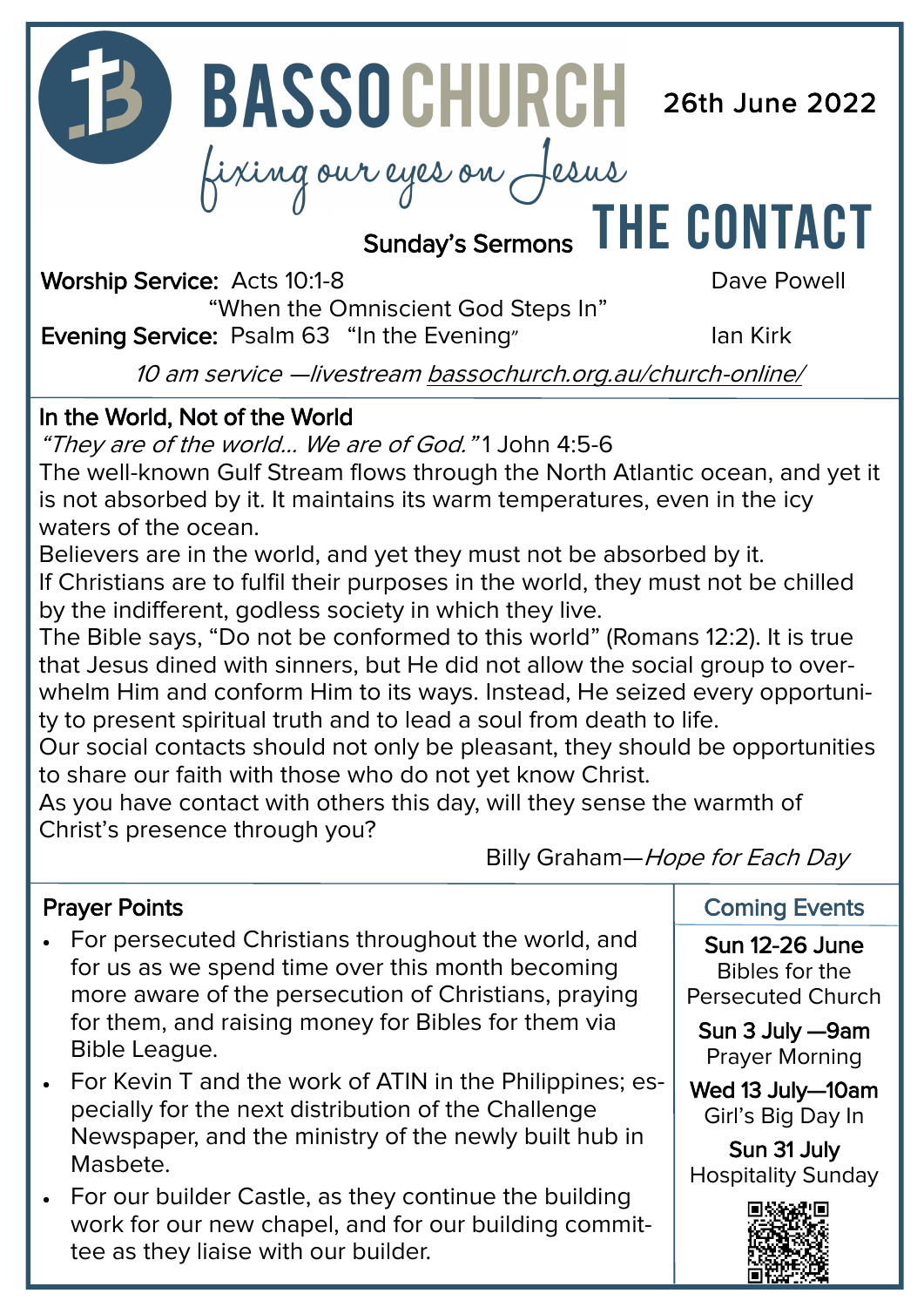#### Prayer Points Continued...

- For Ivy M, with the recent passing of her dad, and with her mother in very bad health. Praise God that Ivy was in Manila when her dad died.
- For Sue Wh, after her mum Joan passed away. Uphold Sue, with her mum's funeral this Tuesday 28 June, which is a private, family service.
- For those unwell and who struggle with ongoing sicknesses: Stephen S, Graeme E, Dennis McK, Trevor M, Daryl Dw, David McK, Tony F and John H.
- For those who are part of our Basso Church family but are unable to attend in-person at this time. We pray that they will be encouraged as they join our services on-line, and that we will soon be able to fellowship all together.
- For our Craft Group as people from the community come and as the Gospel is shared with them. Praise God for Dot & Reg F, who have ably led the Craft group for the first half of this year.
- For pastor Ian, his wife Colleen, and the team who are travelling to Corrigin and Narembeen to minister God's Word this morning and this afternoon.

#### Prayer Morning—Sunday 3 July | 9am

We would love you to join us next Sunday for our monthly Prayer Morning 9am at the front of the chapel, before the morning service.

"They devoted themselves to the apostles' teaching and to fellowship, to the breaking of bread and to prayer." Acts 2:42

#### Community Craft and Coffee—Thank you Service

We will be having a very special Community Craft this coming Tuesday 28th June (9am-11am), as we say "Thank you" to Reg and Dot F, who will be stepping down as coordinators of our Craft group, after some ten years of faithful service. We want to honor their commitment to the group, and also welcome in our new coordinator, Alana B.

All are welcome to attend this Tuesday, in honour of Reg and Dot.

#### Bibles for the Persecuted Church

This annual program is organized by Bible League, to raise funds for the persecuted church around the world. Prayer booklets for this program are available in the breezeway, which you can use to read stories of persecuted Christians around the world. Putting aside \$2 a day over the month of June enables the ongoing work of getting bibles into the hands of those who are persecuted. Donations for this are due in today, either in the provided money box, or in an envelope in the Sunday collection, clearly marked "Persecuted Church".

#### Girls Big Day In!

Wednesday 13 July | 10am-3pm | Girls in grades 6-9 | Basso Church Over the school holidays, we're having a "Girls Big Day In"! If you're in grades 6-9, then we'd love you to come along. We're planning lots of fun activities, and will be learning what it means to be "Set Apart". We'll be providing snacks, lunch, and drinks on the day, and would love to see you there! Please let Alana B know if you can make it.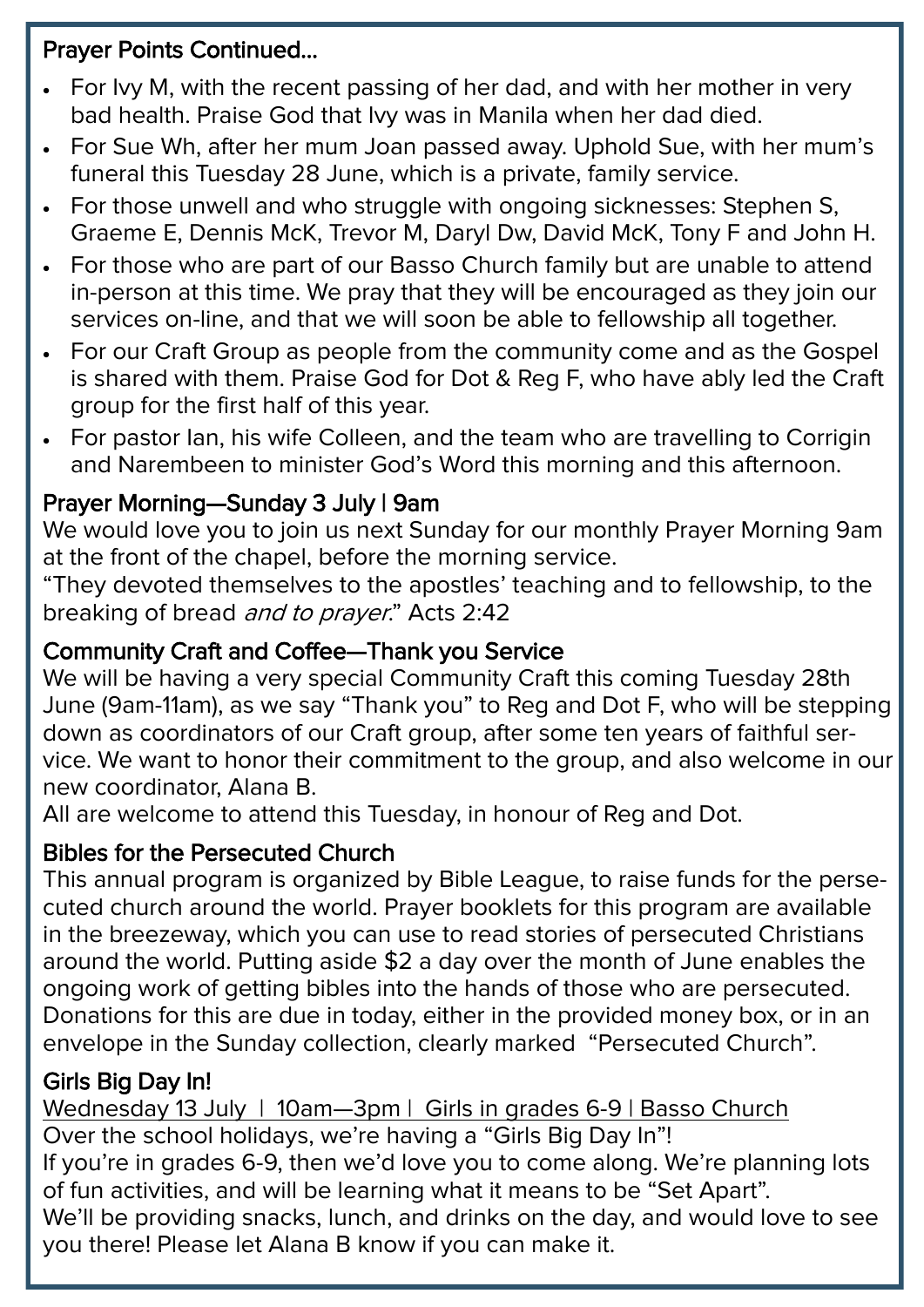#### Praise to God!

We praise God that Niloo and Maneli became citizens of Australia last Tuesday the 21 June at a ceremony in Midland. How amazing, after it seemed that she would be sent back to Iran, where she could have faced execution after becoming a Christian. But after more than two years, she was finally granted a protection visa, and now she's a citizen of Australia. Regarding this, she texted me "God made us citizens of Australia, but before that we became citizens of heaven. Praise the Lord." Yes, we praise the Lord indeed. Ian Kirk.

Family Room—Over the coming school holidays, Creche is on hold. Families can use our Lesser Hall as a 'family room', where parents are able to watch the service livestreamed, while allowing their kids room to move and play.

Change of Address: Please note that Craig and Penny B have moved, and their new address is 22 Cob Road, Brabham 6055.

Service and Music Rosters are out for collection in the breezeway. Thank you to everyone who serves the fellowship here at Basso!

Ban on Disposable Plastics: The State Government is introducing a ban on a number of disposable plastic items, effective from 1 July. Please be aware that whilst you can still use these items in your own home, the church will no longer be able to use/supply items such as plastic plates/bowls/utensils/straws etc.

#### Mission visits in July

We hope you can join us throughout July, as these guests share at Basso. Sunday 3rd July (10am) and Sunday 17 July (6pm): Shelley and Rob Ch will be sharing with us about their work in Mexico City.

 Sunday 10 July (6pm): Juan and Vicki S will be in Perth, and will join us to share about their work among refugees in Western Sydney.

 Sunday 24 July (10am): Steve Mann, from Multi Ministries, will be sharing with us. Multi Ministries sponsored Challenge Newspaper, in their Impact Africa trips.

#### Mission Murmurings

Elise Long (Philippines) - Elise is currently back in the Philippines among the Palawano people, after being separated for two years during COVID. This short trip back is a great opportunity to be reunited with the people, and to get a clearer leading from God on what her role there will be. Elise is now in Menti, renewing friendships and assessing the needs there (practical and spiritual). The tribal chief Tiyo, is now a believer, and is fully supportive of the ministry. In Bintat Karis, they are preparing for summer school lessons, and also gathering building materials, for a new church building. In late July, Elise will return to Esperance to complete her studies, before returning again to Palawan.

Happy Birthday to those who are celebrating birthdays this week, including Margaret L, Joshua Sh, Helen M and Jonathon S (all today!), John H and Juan S (both 27th), Donna Ch (28th), Daniel E (29th), Craig Br and Shireen K (both 1st July), and Stephen S (2nd July). A special mention to Donna Ch, who is turning 60 on Tuesday! May God bless you all on your special day.